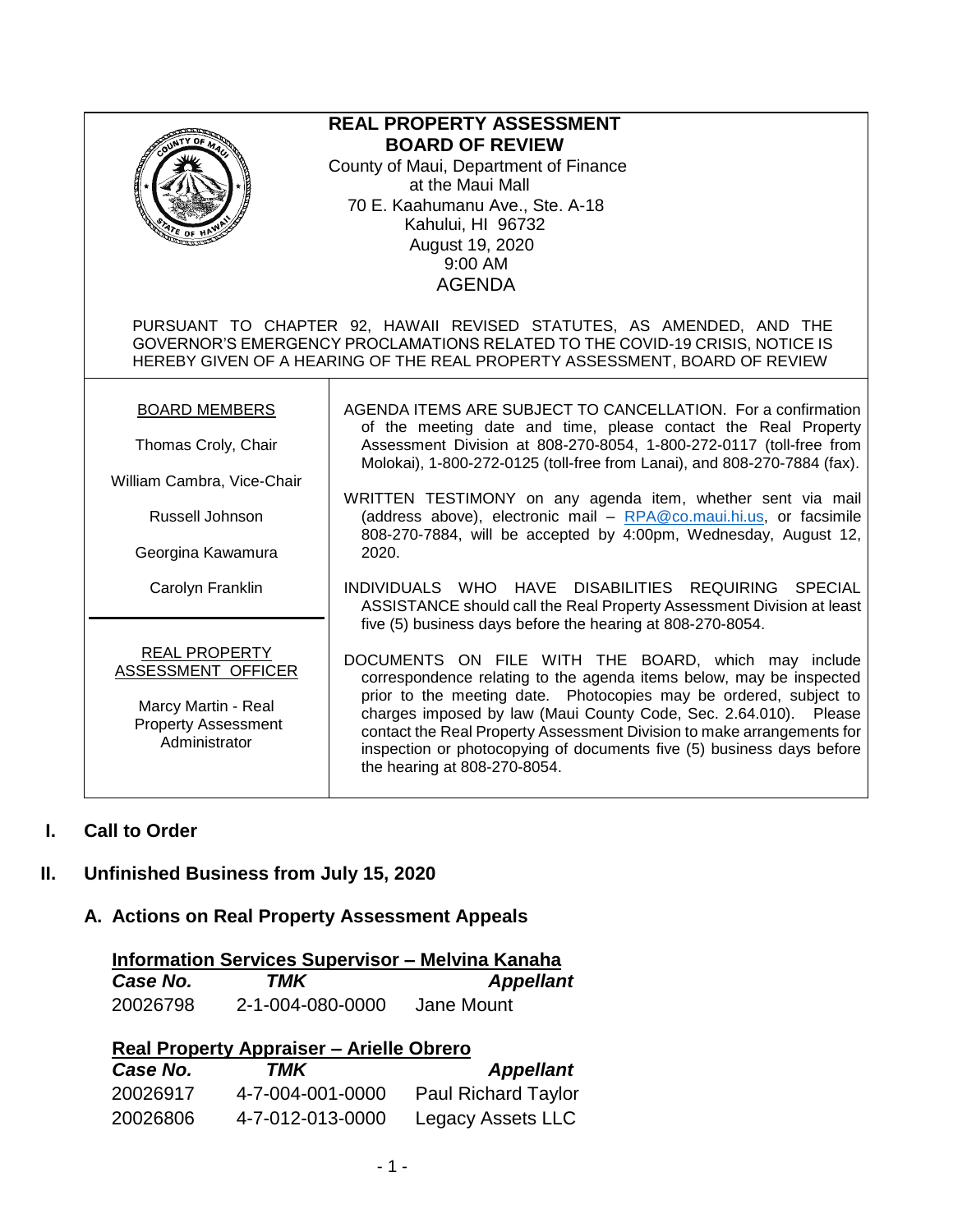Real Property Assessment Division Agenda August 19, 2020

### **Property Technical Officer – Kari Stockwell**

| Case No. | <b>TMK</b>       | <b>Appellant</b>            |
|----------|------------------|-----------------------------|
| 20027009 | 2-1-007-095-0037 | <b>Paul Francis Imwalle</b> |
| 20028154 | 2-1-008-069-0008 | Olga Baker Bypass Tr        |
| 20027121 | 2-1-008-069-0064 | Gene Trust Wong             |
| 20027148 | 2-1-008-070-0056 | Elua 2204 LLC               |
| 20027237 | 2-1-008-091-0027 | Kim Allen Swearingen        |
| 20027483 | 2-1-023-004-0116 | Michael Jeffrey Riordan     |
| 20027378 | 2-3-062-035-0000 | Anne R Wehler               |
|          |                  |                             |

#### **Real Property Appraiser – James 'Kimo' Kurokawa**

| Case No. | <b>TMK</b>       | <b>Appellant</b>            |
|----------|------------------|-----------------------------|
| 20026825 | 3-8-013-018-0011 | <b>Baham Interests LP</b>   |
| 20027146 | 3-8-013-018-0039 | Mary Jean W L Gose S/P/L Tr |
| 20026828 | 3-8-014-022-0029 | <b>Russell Scott Baker</b>  |
| 20026759 | 3-9-005-008-0028 | <b>Grant E Oepkes</b>       |
| 20027077 | 2-1-008-077-0144 | Lori MacDonald              |
| 20026824 | 2-1-028-001-0014 | <b>Baham Interests LP</b>   |
| 20027488 | 2-1-028-001-0016 | Michael J Riordan           |
| 20026804 | 3-9-001-085-0069 | <b>Ernestine C Hedrich</b>  |
|          |                  |                             |

#### **Real Property Appraiser – LeeAnn Leynes**

| Case No. | TMK              | <b>Appellant</b>               |
|----------|------------------|--------------------------------|
| 20026765 | 4-3-002-019-0011 | Larry/Penny Bernhard Family Tr |
| 20027076 | 4-3-009-037-0000 | VB Hawaii LLC                  |

#### **III. New Business**

| Real Property Appraiser – James 'Kimo' Kurokawa |                  |                      |  |
|-------------------------------------------------|------------------|----------------------|--|
| Case No.                                        | TMK              | <b>Appellant</b>     |  |
| 19025200                                        | 4-3-009-006-0000 | Stephen Brian Graham |  |
| *from $2019*$                                   |                  |                      |  |

#### **Real Property Appraiser – LeeAnn Leynes**

| Case No. | <b>TMK</b>       | <b>Appellant</b>          |
|----------|------------------|---------------------------|
| 20027386 | 4-4-001-055-0004 | Norman Paul Rousseve      |
| 20026769 | 4-4-001-055-0149 | Douglas John Gamet        |
| 20027007 | 4-4-001-055-0230 | Ralph G Knudsen           |
| 20026738 | 4-4-001-055-0256 | <b>John Lucas Gainey</b>  |
| 20027004 | 4-4-001-055-0308 | William Hugh Warring Jr   |
| 20026779 | 4-4-001-055-0338 | <b>Stephen Lee Harris</b> |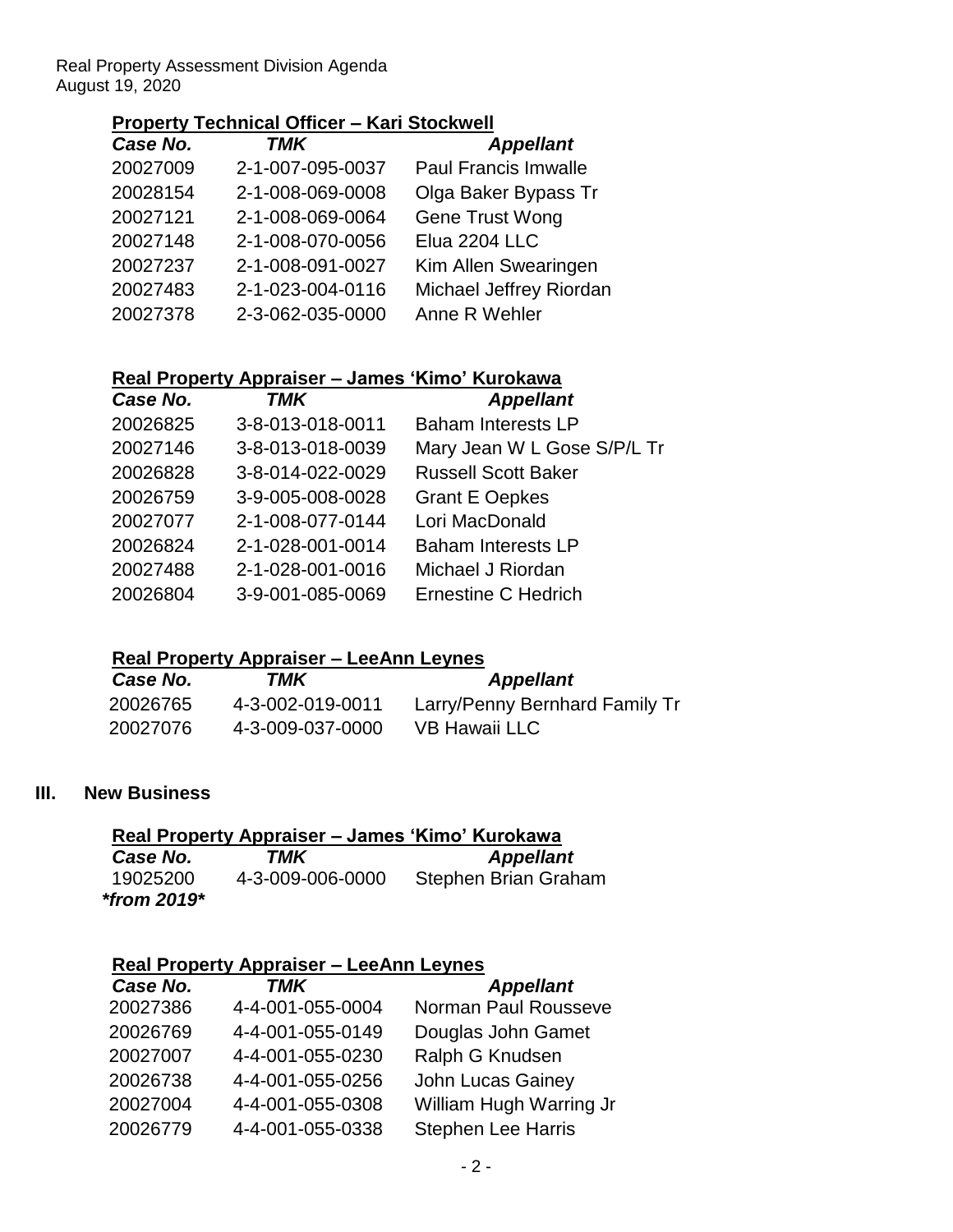Real Property Assessment Division Agenda August 19, 2020

### **Real Property Appraiser – LeeAnn Leynes (con't)**

| Case No. | TMK              | <b>Appellant</b>                     |
|----------|------------------|--------------------------------------|
| 20027172 | 4-4-001-055-0065 | Kaanapali Keys Time Int Owners Assoc |
| 20027118 | 4-4-001-055-0068 | Kaanapali Keys Time Int Owners Assoc |
| 20027125 | 4-4-001-055-0188 | Kaanapali Keys Time Int Owners Assoc |
| 20027627 | 4-4-001-055-0211 | Kaanapali Keys Time Int Owners Assoc |
| 20027138 | 4-4-001-055-0334 | Kaanapali Keys Time Int Owners Assoc |

|  | Real Property Appraiser - Alyson Kitaoka |  |
|--|------------------------------------------|--|
|  |                                          |  |

| Case No. | TMK              | <b>Appellant</b>                        |
|----------|------------------|-----------------------------------------|
| 20026761 | 3-3-017-147-0000 | <b>Peter Timothy Cahill Revoc Trust</b> |

# **Real Property Appraiser – Laura Kahoohanohano**

| Case No. | TMK              | <b>Appellant</b>    |
|----------|------------------|---------------------|
| 20027133 | 1-3-004-006-0000 | Mahealani Farms Inc |
| 20027149 | 1-3-004-020-0000 | Mahealani Farms Inc |

### **IV. Late Filed Appeals - 2020**

| Case No. | TMK              | <b>Appellant</b>                      |
|----------|------------------|---------------------------------------|
| 20028103 | 2-1-003-028-0000 | Dorothy Uwekoolani                    |
| 20027909 | 2-1-028-001-0048 | <b>TDN Maui LLC</b>                   |
| 20027910 | 2-3-011-088-0000 | Corey/Sherelle Lum                    |
| 20027911 | 2-3-065-013-0000 | <b>Scott Jay Pierce</b>               |
| 20027912 | 2-8-006-058-0000 | <b>Philip Lowenthal Trust</b>         |
| 20028036 | 3-8-014-024-0010 | <b>Jill Charlotte Olson</b>           |
| 20028240 | 3-9-060-005-0000 | <b>Stuart O Shiffer Family Trust</b>  |
| 20027913 | 4-2-004-028-0039 | Mana Kai Lani LLC                     |
| 20027858 | 4-3-010-002-0136 | Vanessa Lee Finch                     |
| 20027914 | 4-4-006-016-0058 | <b>Mullen Family Trust</b>            |
| 20028131 | 4-4-010-010-0000 | Parviz Nabavi Trust                   |
| 20028102 | 4-4-014-006-0685 | <b>Christopher Chapman</b>            |
| 20027861 | 4-5-011-010-0066 | <b>Equity Trust Company Custodian</b> |
| 20028033 | 4-7-011-008-0000 | <b>3SF Family Trust</b>               |
| 20027916 | 4-9-022-009-0000 | <b>Mumford Lana'i LLC</b>             |
| 20027917 | 4-9-022-011-0000 | Mumford Lana'i, LLC                   |
| 20027918 | 5-1-007-062-0000 | James Eugene Doran                    |
|          |                  |                                       |